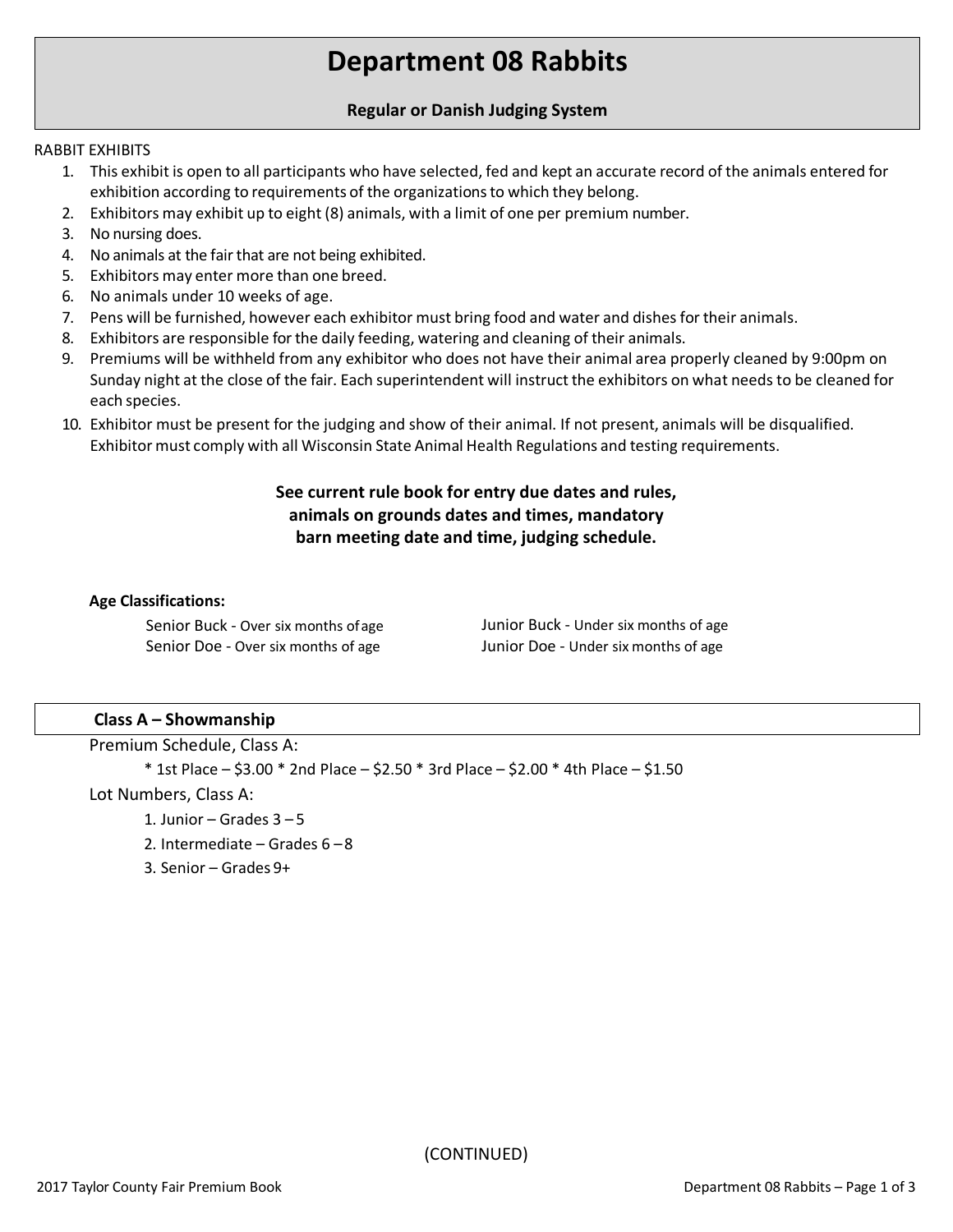#### **Class B – Senior Buck – over 6 months of age**

## **Class C – Senior Doe – over 6 months of age**

**Class D – Junior Buck – under 6 months of age** 

## **Class E – Junior Doe – under 6 months of age**

| Lot Numbers, Class B-E: |                        |                                                |
|-------------------------|------------------------|------------------------------------------------|
|                         | 1. American            | 27. Havana                                     |
|                         | 2. American Chinchilla | 28. Himalyan                                   |
|                         | 3. American Fuzzy Lop  | 29. Holland Lop                                |
|                         | 4. American Sable      | 30. Jersey Wolly                               |
|                         | 5. Belgian Hare        | 31. Lilac                                      |
|                         | 6. Beveren             | 32. Lionhead                                   |
|                         | 7. Blanc D'Hotot       | 33. Mini Lop                                   |
|                         | 8. Britannia Petite    | 34. Mini Rex                                   |
|                         | 9. Brun D'Argent       | 35. Mini Satin                                 |
|                         | Californian<br>10.     | 36. Netherland Dwarf                           |
|                         | 11. Champagne D'Argent | 37. New Zealand                                |
|                         | 12. Checkered Giant    | 38. Palomino                                   |
|                         | 13. Cinnamon           | 39. Polish                                     |
|                         | 14. Creme D'Argent     | 40. Rex                                        |
|                         | 15. Dutch              | 41. Rhinelander                                |
|                         | 16. Dwarf Hotot        | 42. Satin                                      |
|                         | 17. English Angora     | 43. Satin Angora                               |
|                         | 18. English Lop        | 44. Silver                                     |
|                         | 19. English Spot       | 45. Silver Fox                                 |
|                         | 20. Flemish Giant      | 46. Silver Marten                              |
|                         | 21. Florida White      | 47. Standard Chinchilla                        |
|                         | 22. French Angora      | 48. Tan                                        |
|                         | 23. French Lop         | 49. Thrianta                                   |
|                         | 24. Giant Angora       | 50. Any other breed not recognized by the ARBA |
|                         | 25. Giant Chinchilla   |                                                |
|                         | 26. Harlequin          |                                                |

#### **Class F – Pet Rabbits**

 Only one animal entered per exhibitor in the pet class. Premium Schedule, Class F: \* Blue - \$2.00 \* Red - \$1.75 \* White - \$1.50 \* Pink - \$1.25 Lot Numbers, Class F: 1. Pet Rabbit

#### **Class G – Pen of Meat Rabbits**

Must consist of 3 rabbits, same breed and variety, not over 69 days old. Total weight of rabbits not to exceed 15 pounds. Rabbits must not weigh less than 2 1/2 pounds per animal.

Premium Schedule, Class G:

\* Blue - \$2.00 \* Red - \$1.75 \* White - \$1.50 \* Pink - \$1.25 Lot Numbers, Class G: 1. Pen